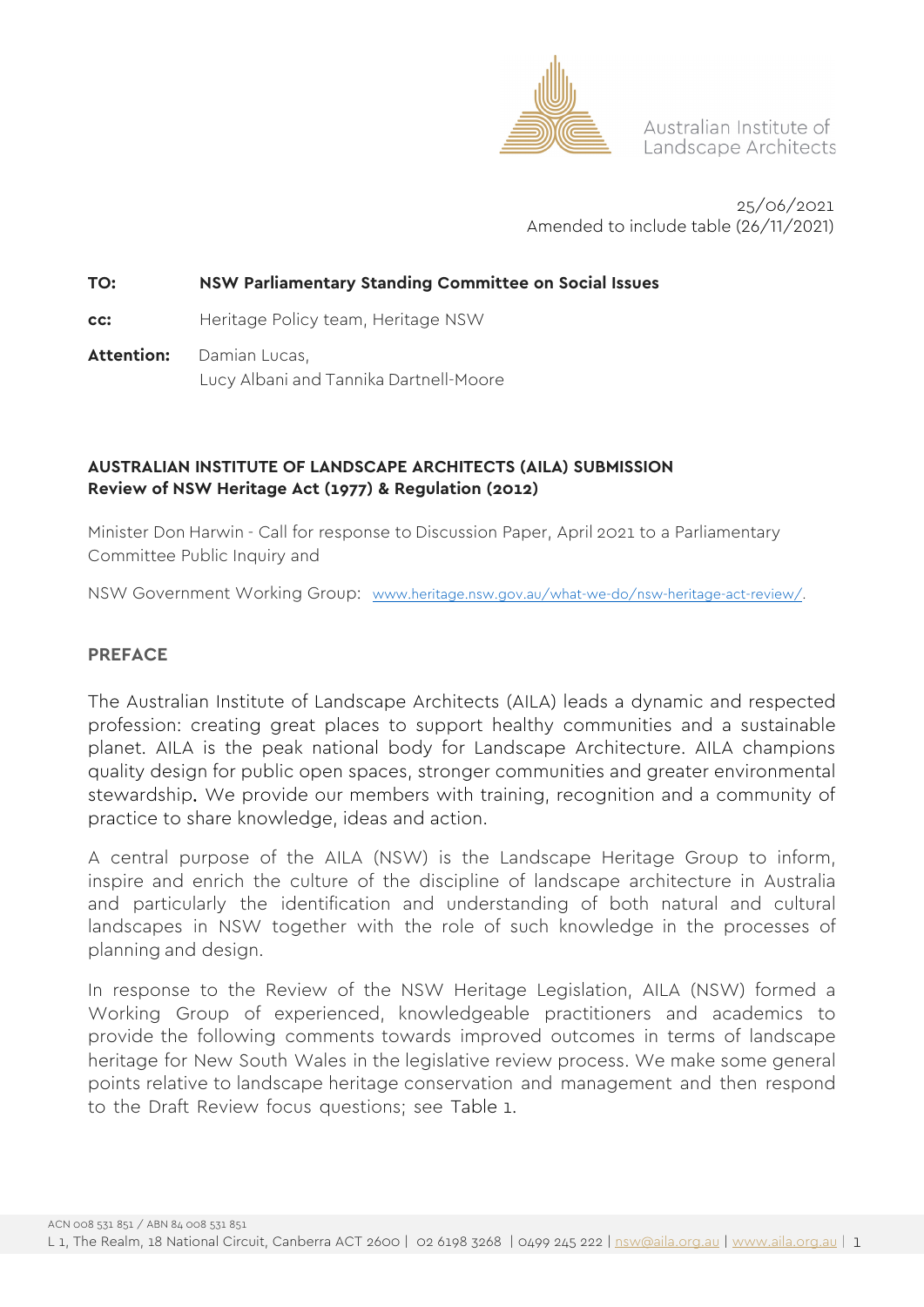

## **BACKGROUND**

The international context at the time the Act was first drafted is well documented. The ICOMOS - International Federation of Landscape Architecture (IFLA) International Committee for Historic Gardens was established in 1971, resulting in the Florence Charter in 1981. In Sydney, the conservation movement found local expression in the Green Bans 1971- 1975. People of opposing political views were united on the need to conserve the public landscape asset. The culture of care they inspired, and the trust the public subsequently placed in Government to protect these hard-fought public places could be recognised as formative to the Act.

Lessons are to be learnt from allowing incremental urban sprawl right up to historic building envelopes, without respecting heritage assessment of landscape curtilage, as evident across the Cumberland Plain, after the recommendations of Colonial Cultural Landscapes of the Cumberland Plain and Camden (Morris & Britten 2001). These lessons have informed the AILA (NSW) Landscape Heritage Report 2018<sup>2</sup>, supported by Office of Environment and Heritage and Heritage Council NSW and prepared by Christine Hay, Colleen Morris and James Quoyle, to model a landscape approach to listing. The case studies in the report are examples of how heritage understanding brings the past, the present and the future together.

## **RECOMMENDATIONS**

- 1. The 'features' distinguishing Categories 1 & 2 are confused. Research, as a prerequisite, must form the basis of these tier/category changes and the criteria that define them. All heritage places should be subject to rigorous studies, as has been undertaken under the current Heritage Act 1977. **AILA recommends the purposes of the Act remain, as they are equally or more relevant today. In addition to strengthening existing purpose, the act of stewardship of our heritage places should be incentivised though conservation grants and taxation relief. We are concerned when those purposes and objectives are 'turned off' for SSD and SSI.**
- 2. The language around the provisions of the Act is important. In the discussion Paper, Table 2 Category 1, it can be assumed that these heritage places will be well protected including such places as Willandra Lakes Regions. We recognise the subtle introduction of 'State significant landscapes and areas with large curtileges' and the notion of 'groups of landscapes' that begin to adopt a landscape approach to listing, as recommended in the AILA Landscape Heritage Report. While these changes are commended, they are given less protection than the Category 1 'items'. **AILA recommends this Category 2 be refined to allow stronger protection.**
- 3. **EXPERTISE**: Custodianship activation in the post-COVID environment, responding to the rapid and intense appreciation of public parks, is a dilemma. For example, custodianship must mediate activities to prevent these places being 'loved to death'. Centennial Park is an example of mature trees within a designed setting that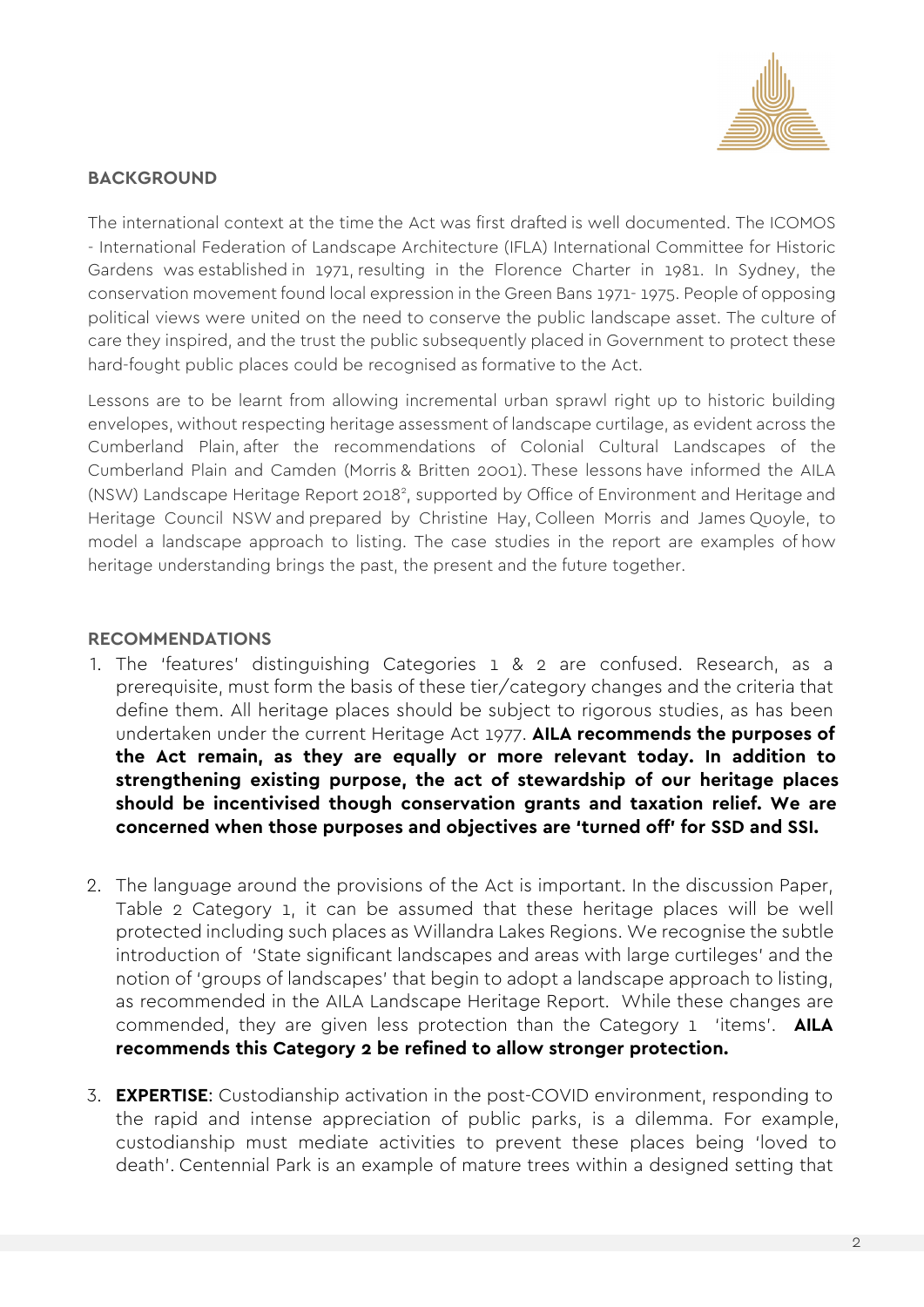

emulates a natural environment. Activation can enhance the existing sense of place. A strategic approach to this dilemma is presented by the UK based initiative "Culture in Crisis : Heritage Protection in a Post-COVID Landscape". However, 'Activation', if not informed by research and designed by qualified Landscape Architects with heritage experience, can allow unsympathetic land uses to proliferate in public space to the extent that they diminish the sense of place. Activation can be misread as revenue generation which could be interpreted by the Draft Review themes. Alternative, cross-sector themes to replace those in the Draft Review could include; cultural connection, diversity and inclusion. **AILA recommends there is a clear and pressing need for Landscape Architects with heritage expertise to be represented on the Heritage Council of NSW or, at least, its Advisory Committees.** AILA advocates for Landscape Architects to work across Government sectors to find workable solutions for conserving landscape heritage.

# **CONCLUSION**

Our response to the Draft Review sees our discipline as fundamental in assessing, evaluating and guiding necessary reform. We advocate for strategic multidisciplinary collaboration at National, NSW Heritage Council level to Local Government, working closely with planners, architects, engineers, arborists, communities and research partners to find innovative solutions. Landscape Architects strike the balance between development and conservation, skilfully recognising where change can be sympathetic and complimentary to its heritage setting. We welcome further opportunity to engage in Hearings, White Paper Discussions and Reviews to follow.

Sincerely yours,

Janya Wood.

Tanya Wood AILA NSW President

SUBMISSION TEAM

*This submission has been prepared by a working group of AILA NSW members, co-ordinated by AILA Landscape Heritage Group*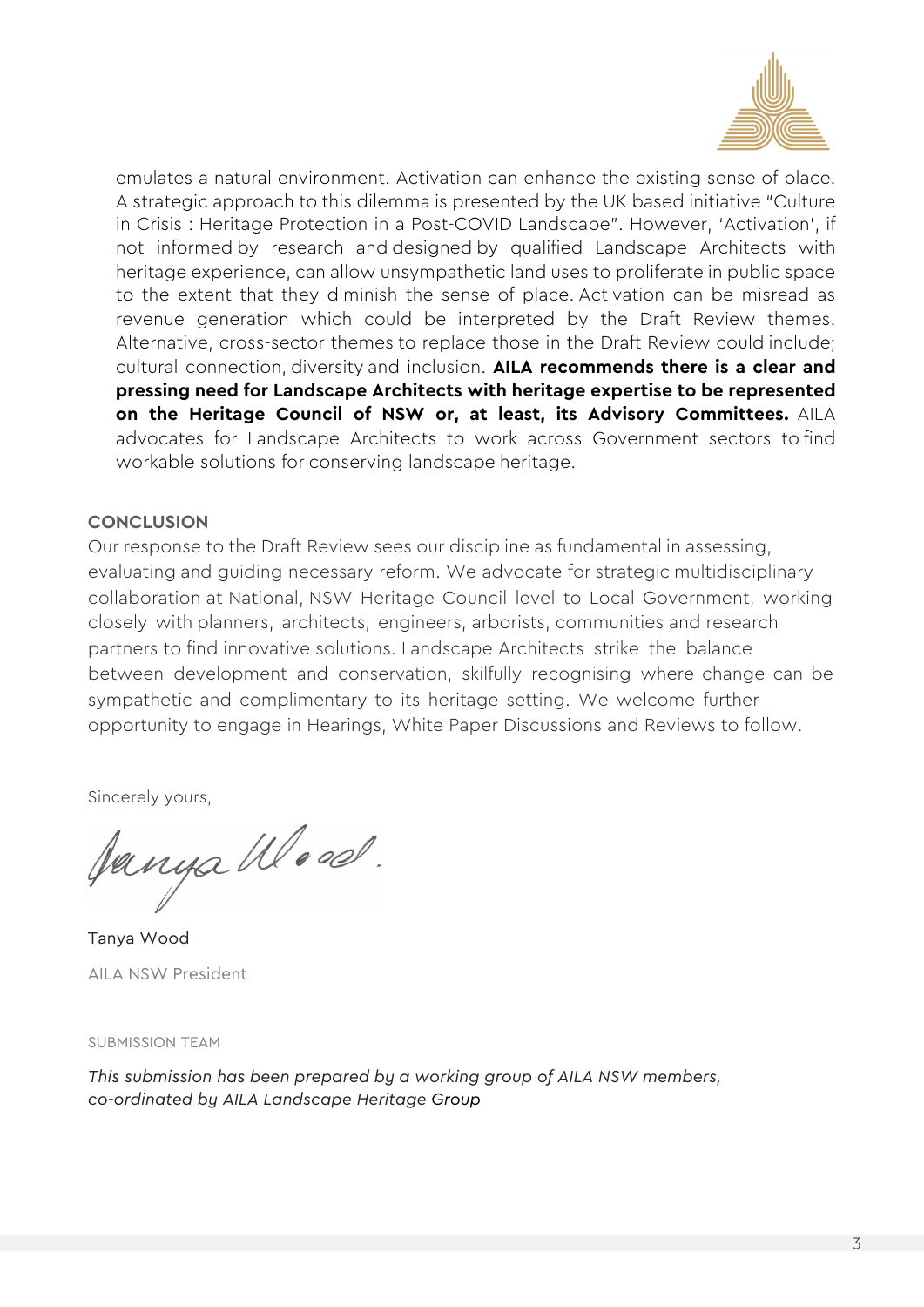

#### **REFERENCES:**

- AILA Landscape Heritage Report 2018 prepared by Colleen Morris, Christine Hay, & James Quoyle, supported by Heritage NSW.
- Armstrong, H. 1991. 'Environmental heritage inconsistencies in a multi-cultural new world', A paper given at the Faculty of Architecture Research Symposium Series, by the Cultural Landscape Research Unit, School of Landscape Architecture, University of New South Wales.
- Morris,C. & Britton, G. 2001, Colonial Cultural Landscapes of the Cumberland Plain and Camden. National Trust Australia.
- V&A [https://www.vam.ac.uk/info/culture-in-crisis-cultural-heritage-protection-in-a-post](https://www.vam.ac.uk/info/culture-in-crisis-cultural-heritage-protection-in-a-post-covid-landscape)[covid-landscape](https://www.vam.ac.uk/info/culture-in-crisis-cultural-heritage-protection-in-a-post-covid-landscape)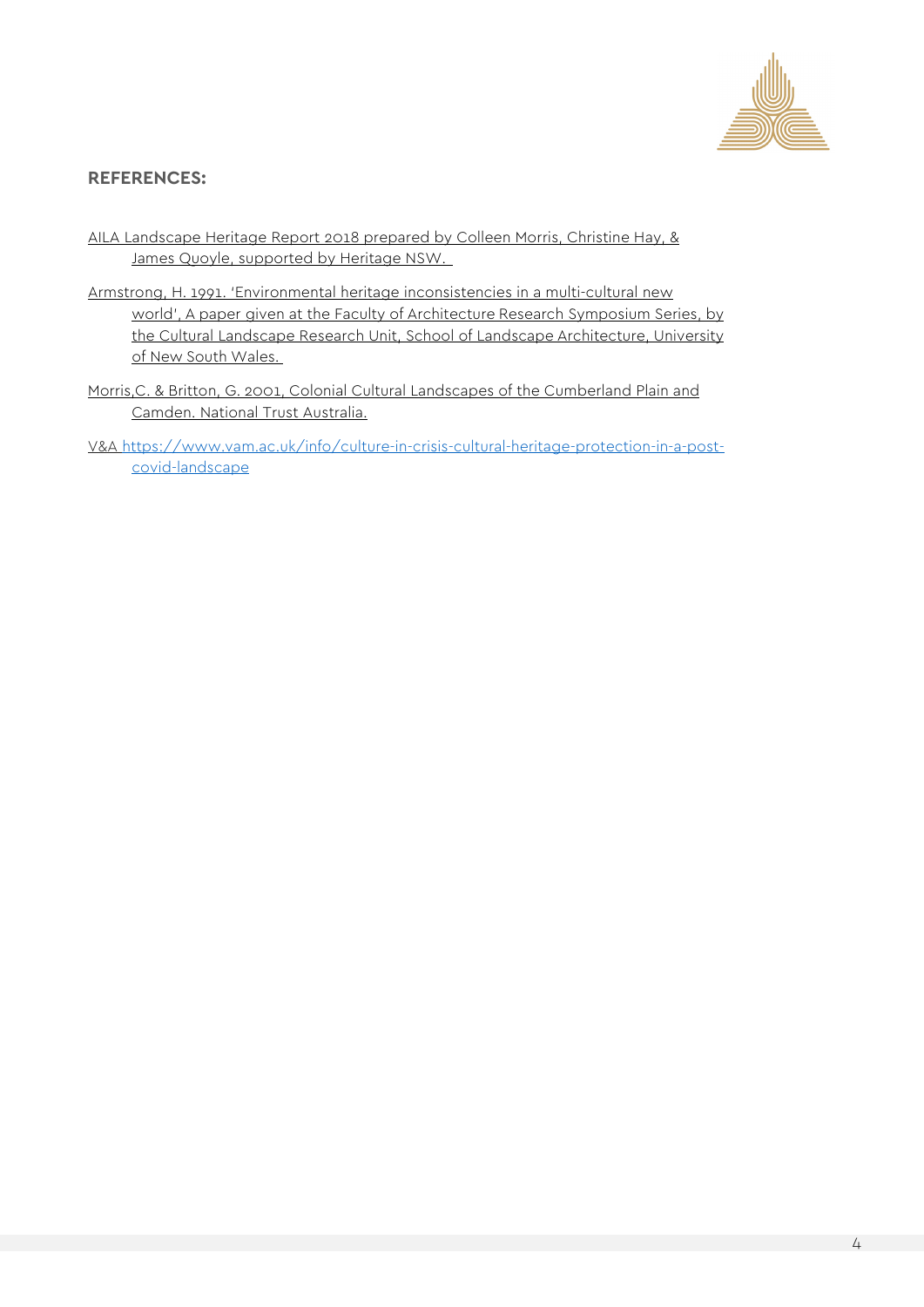

Australian Institute of<br>Landscape Architects

|   | <b>Focus Question</b>                                                                                | <b>Initial AILA response</b>                                                                                                                                                                                                                                                                                                                                                                                                                                                                                           | <b>Example or Reference</b>                                                                                                                                                                                                                                                                                                                                                                                                                                           |
|---|------------------------------------------------------------------------------------------------------|------------------------------------------------------------------------------------------------------------------------------------------------------------------------------------------------------------------------------------------------------------------------------------------------------------------------------------------------------------------------------------------------------------------------------------------------------------------------------------------------------------------------|-----------------------------------------------------------------------------------------------------------------------------------------------------------------------------------------------------------------------------------------------------------------------------------------------------------------------------------------------------------------------------------------------------------------------------------------------------------------------|
| ı | What should be the<br>composition, skills and<br>qualities of the Heritage<br><b>Council of NSW?</b> | A reinstatement of this integration of relevant expert knowledge,<br>a)<br>skills, and experience in heritage conservation could benefit from<br>added representations from AILA, Historic Houses Australia and<br>owners of heritage landscapes. The Heritage Commission was<br>formerly comprised of planning commissioner, Government<br>Architect, nature conservation, community organisations (National<br>Trust and Royal Australian Historical Society) and local<br>government, all with heritage experience. | AILA members include people with decades of<br>experience, expertise, specialisations in landscape<br>heritage conservation and management. They lead<br>projects and work closely with planners, architects,<br>engineers, arborists, communities and research partners<br>to find innovative solutions for the design and<br>management of cultural landscapes. The collaborative<br>nature of the discipline positions Landscape Architects<br>well to contribute. |
|   |                                                                                                      | AILA Fellows must be represented on the Heritage Council of<br>b)<br>NSW Committees and the Heritage Council of NSW. Landscape<br>Heritage practitioners, educators and researchers in the canon of<br>Architecture, Landscape Architecture, and related disciplines,<br>succession planners, mentors to next generation scholars and<br>experienced practitioners in the specialised fields. Generalists also<br>encouraged, to prevent the silo effect. Possibly<br>environmental psychologists.                     | Landscape Architects are able to articulate the heritage<br>values that change through time in their unique discipline<br>of evolving landscapes. The value of mature trees is often<br>overlooked, as exemplified by many infrastructure<br>developments in recent years.                                                                                                                                                                                            |
|   |                                                                                                      | c) A clearly defined differentiation between the listing and<br>management concerns of the Heritage Council of NSW.                                                                                                                                                                                                                                                                                                                                                                                                    | A typical example of how this occurs is the incremental<br>loss of mature trees through 'streamlined' processes in<br>former Church owned sites. Problems caused by<br>streamlining- 45 degree rule allows Former Huskisson<br>Church developer to remove 100-200-year-old trees that<br>hold social, cultural, ecological and carbon positive value<br>to the local community and visitors.                                                                          |

# **Table 1. AILA Responses to Focus Questions**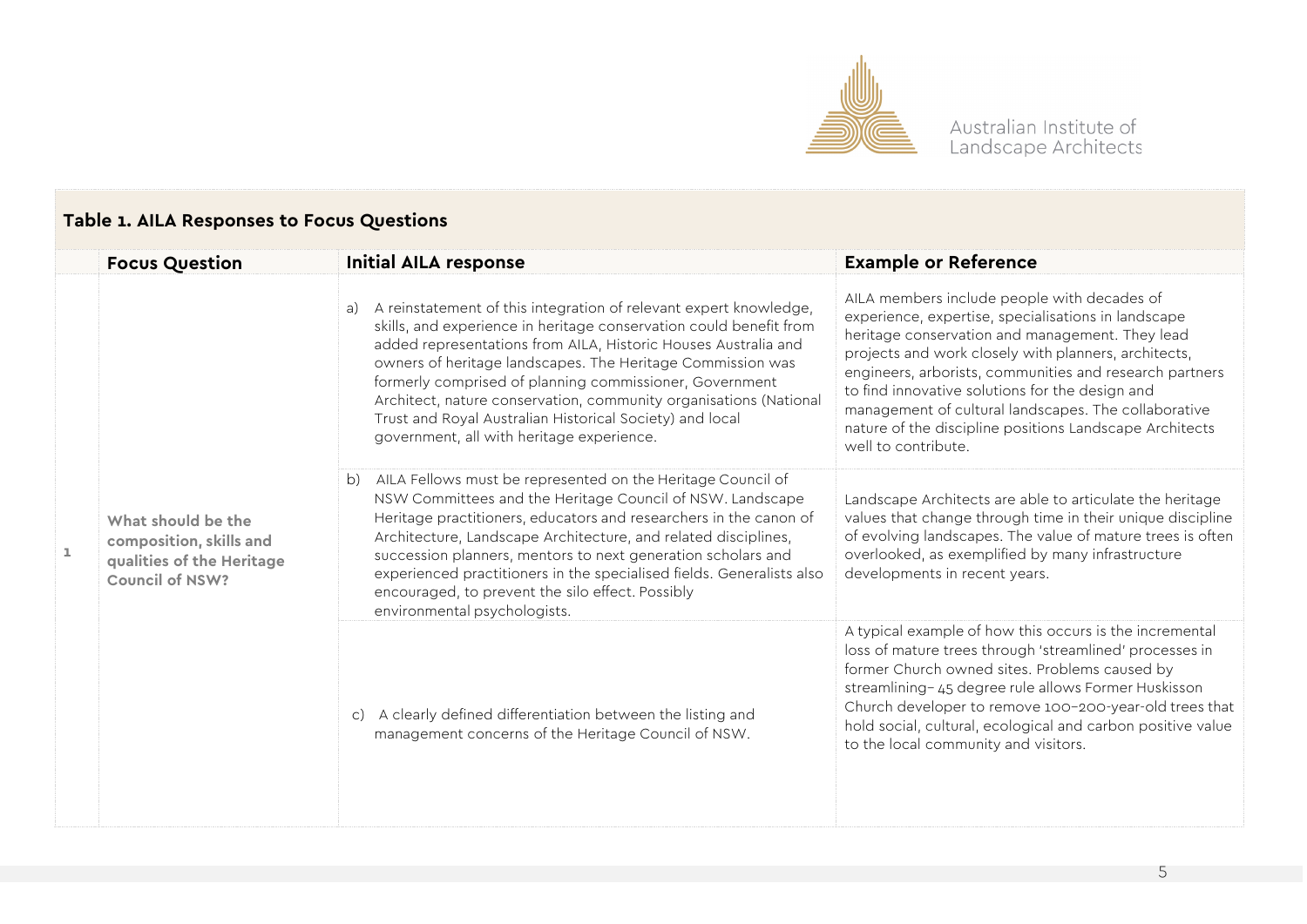

| $\overline{2}$         | <b>How should Aboriginal</b><br><b>Cultural Heritage be</b><br>acknowledged and<br>considered within the<br><b>Heritage Act?</b>       | Consult with all indigenous representatives to work towards an<br>Indigenous Voice to Parliament, capacity or pathway. Require RAP<br>participants and Cultural competency in every decision, Aboriginal<br>Cultural Heritage must be acknowledged and regenerated, as no<br>place is disconnected with the land and Aboriginal Ways of Knowing.                                                                                                                            | Indigenous perspective:<br>Continent (Australia wide)-<br>Our Knowledge, Our Way: in caring for Country<br>guidelines, 2020 CSIRO, NAILSMA, IUCN-NCA, Aust.<br>Govt. NESP, NAER Hub<br>State:<br>Connecting with Country suite of documents, GA NSW                                                                                                                                                                                                              |
|------------------------|----------------------------------------------------------------------------------------------------------------------------------------|-----------------------------------------------------------------------------------------------------------------------------------------------------------------------------------------------------------------------------------------------------------------------------------------------------------------------------------------------------------------------------------------------------------------------------------------------------------------------------|------------------------------------------------------------------------------------------------------------------------------------------------------------------------------------------------------------------------------------------------------------------------------------------------------------------------------------------------------------------------------------------------------------------------------------------------------------------|
| $\overline{3}$         | Are the objectives of the<br><b>Heritage Act still relevant?</b>                                                                       | Very important. These objectives are still relevant and need revitalised<br>programs to strengthen them<br>To promote an understanding of the State's heritage needs to be<br>strengthened. The understanding of heritage has been diminished and<br>has resulted in the undermining of our heritage fabric, Research<br>to evaluate the data on successful protection and lost heritage<br>will determine the changes warranted.                                           | The Conservation Plan process as set out by Kerr, and<br>the Burra Charter, taking into account relevant LEP, DCP<br>and BCA, form the basis of Heritage NSW determinations<br>of Development Applications.<br>Where this is failing may be the inadequate resourcing<br>for support and training to fairly assess the balance<br>between development and conservation. Act                                                                                      |
| $\mathcal{L}_{\vdash}$ | Does the Act adequately<br>reflect the expectations of<br>the contemporary NSW<br>community                                            | Very important. Unless we are vigilant, the economic focus will<br>overshadow the original intentions of the act                                                                                                                                                                                                                                                                                                                                                            | Education programs can be celebratory, and owners can<br>be inspired to conserve.<br>For example: In Rouse Hill, where much of the landscape<br>setting is already lost, a 19thC Hunting Lodge is being<br>restored.                                                                                                                                                                                                                                             |
| 5                      | How can the NSW<br><b>Government legislation better</b><br>incentivise the<br>ownership, activation and<br>adaptive reuse of heritage? | Conservation grants to be strategically expanded. Working cross-<br>sector to see partnerships arising from the alternative themes:<br>health, education and community.<br>Look to research partnerships, cultural connection training,<br>innovative Industry organisations and awards such as the European<br>Landscape Convention and guidelines such as those produced by the<br>Australia ICOMOS ISCCL.<br>Privatisation of public open space is to be guarded against | Working group and further studies to focus on reports<br>and guidelines;<br>better integration of natural and cultural heritage<br>rural landscapes<br>$\bullet$<br>20th Century landscapes<br>$\bullet$<br>Complexes<br>$\bullet$<br>Difficult to categorise 'items' or landscapes<br>$\bullet$<br>Curtilages.<br>$\bullet$ .<br>An example is Fernhill, Mulgoa Valley, where<br>assessment work revealed the landscape between the<br>items needed protection. |
| 6                      | How can we improve<br>incentives within the taxation<br>system to help mitigate the                                                    | Conservation grants.                                                                                                                                                                                                                                                                                                                                                                                                                                                        | Legislation must reflect the need for assessment must be<br>carried out to ensure sensitive design of 'sustainability'<br>works. An example where this has diminished heritage                                                                                                                                                                                                                                                                                   |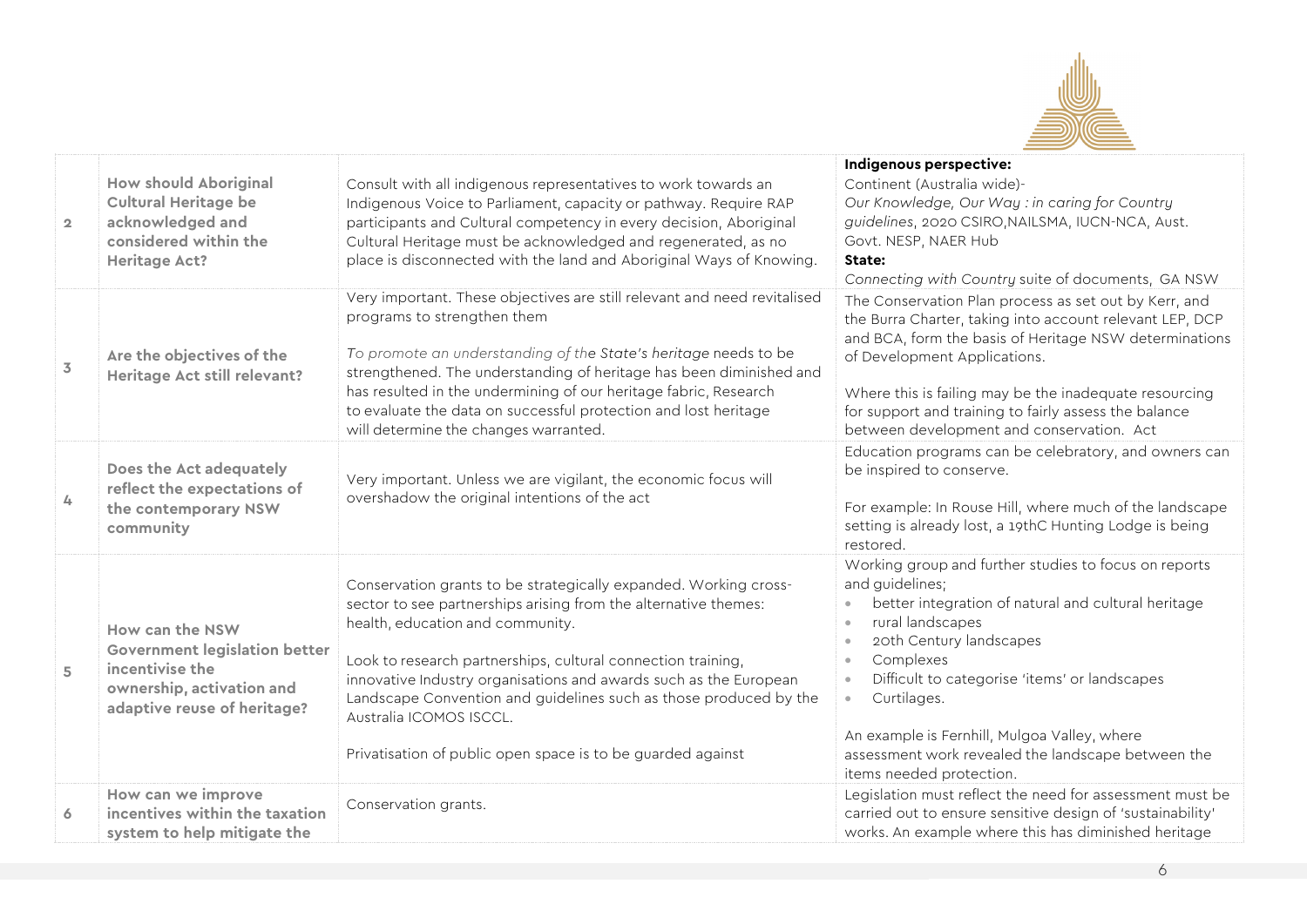

|                | cost of private heritage<br>ownership?                                                                                                        | Deduct taxation for existing assessable climate/environmental/health<br>/social and cultural qualities (existing green canopy, air<br>quality, embodied energy, water cleansing, vegetation and soil carbon,<br>biodiversity, UHI mitigation, flood & erosion mitigation, reversing<br>desertification, increasing evapotranspiration and so on). Assess<br>positive contribution to the local and regional<br>culture, diverse communities, broad landscape views, social life such<br>as open garden schemes, training, cultural collaborations.                                                                                                                                                                                                                                                                                                                                                                                                              | values is the broadscale application of solar cells on slate<br>rooves on street frontages.                                                                                                                                                                                                                                                                                                                                                                                                                                                                                                                        |
|----------------|-----------------------------------------------------------------------------------------------------------------------------------------------|-----------------------------------------------------------------------------------------------------------------------------------------------------------------------------------------------------------------------------------------------------------------------------------------------------------------------------------------------------------------------------------------------------------------------------------------------------------------------------------------------------------------------------------------------------------------------------------------------------------------------------------------------------------------------------------------------------------------------------------------------------------------------------------------------------------------------------------------------------------------------------------------------------------------------------------------------------------------|--------------------------------------------------------------------------------------------------------------------------------------------------------------------------------------------------------------------------------------------------------------------------------------------------------------------------------------------------------------------------------------------------------------------------------------------------------------------------------------------------------------------------------------------------------------------------------------------------------------------|
| $\overline{7}$ | What sort of initiatives might<br>encourage activation and<br>conservation of heritage<br>through commercial and<br>philanthropic investment? | Again, broaden the appeal beyond economic asset to add value to the<br>community for social cohesion and cultural vitality.<br>A project to inspire landscape heritage conservation as part of<br>the Review;<br>Publish Craig Burton's list of significant places of NSW as<br>$\bullet$<br>a proactive declaration and<br>Support the mapping of these places integrated with SHR<br>spatial data.<br>Select within this framework representative case studies.<br>Document success stories of conservation and sensitive<br>adaptive reuse and<br>Celebrate all the people behind them<br>Identify the environmental, social, cultural and economic<br>benefits and<br>Assess findings to recommend necessary changes to<br>$\bullet$<br>Heritage Act 1977 and Regulation 2012<br>This is the area that needs some creative thinking - not only in terms<br>of economics. Community arts,<br>revisit NSW Arts Council's Creative Village Programme 1992-2000 | AILA Landscape Heritage study 2018 : Appendix I -<br>Craig Burton list of significant places of NSW<br>Guidelines, reports and studies to identify inspirational<br>landscapes, to build<br>on the Australian Heritage Commission work of 2003.<br>Refer 5 above.<br>One excellent example to demonstrate activated and<br>celebrated heritage is the work Landscape Architects<br>and the City of Sydney have done to activate laneways,<br>using the built fabric of the city to enliven the public<br>domain. Another example is the activation of sites such<br>as Carriageworks and parts of South Everleigh. |
| 8              | How could tailored heritage<br>protections enhance heritage<br>conservation?                                                                  | All places should be subject to rigorous studies as has been<br>undertaken under the current Heritage Act 1977<br>Category assumptions need to be refined to allow stronger<br>protection.<br>There is also the State wide need for a comprehensive process to;                                                                                                                                                                                                                                                                                                                                                                                                                                                                                                                                                                                                                                                                                                 | An example where this is not workable is the 'Green<br>Necklace' of Sydney Harbour landscape listings, including<br>the Coal Loader at Balls Head                                                                                                                                                                                                                                                                                                                                                                                                                                                                  |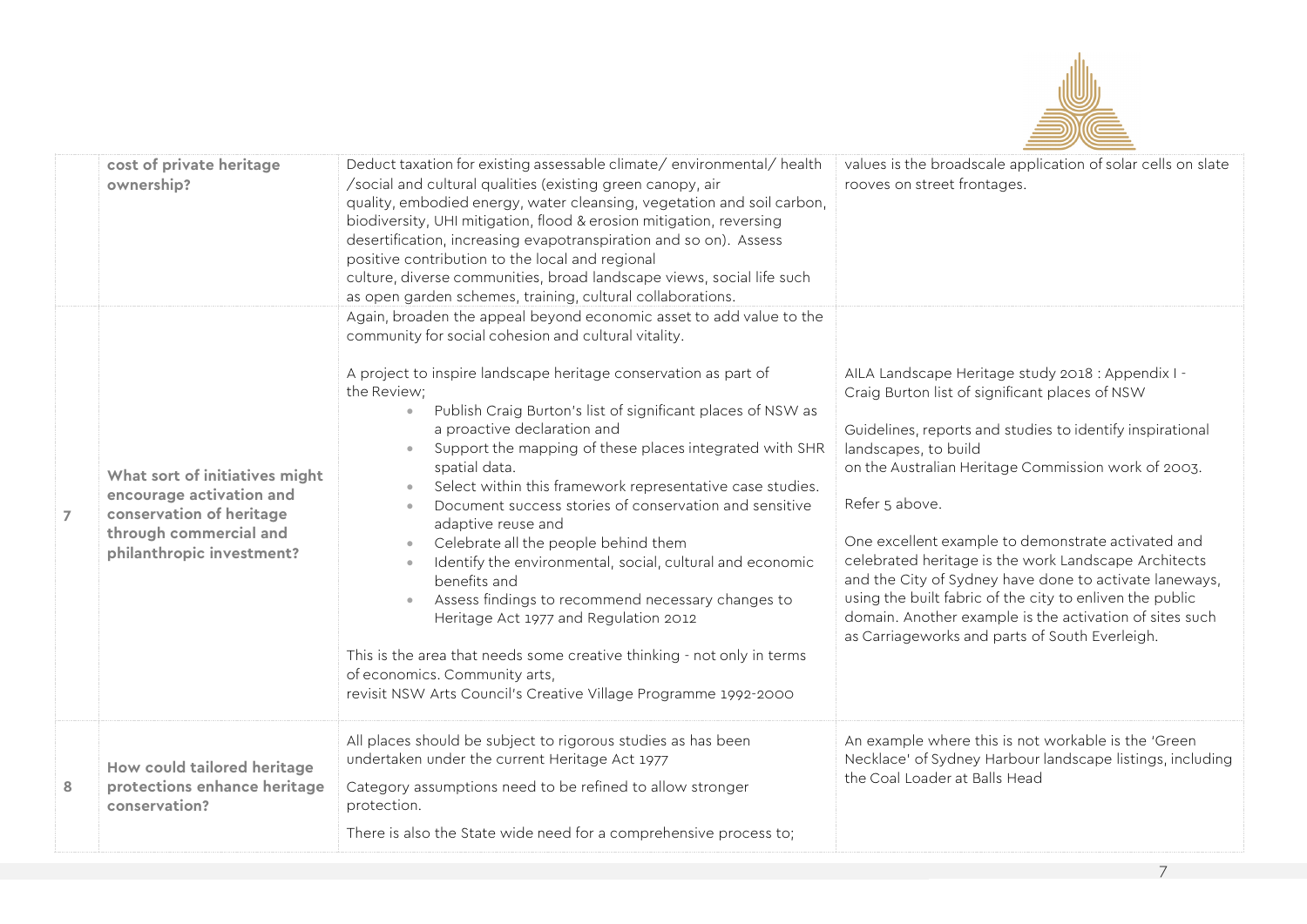

|     |                                                                                                                      | evaluate what has been listed, protected or lost<br>$\bullet$<br>define levels of protection afforded by the Heritage Act and<br>$\bullet$<br>commission research to find a collaborative, comprehensive,<br>proactive strategy for protection.                                                                                                                                                                                              |                                                                                                                                                                                                                                                                                                                      |
|-----|----------------------------------------------------------------------------------------------------------------------|----------------------------------------------------------------------------------------------------------------------------------------------------------------------------------------------------------------------------------------------------------------------------------------------------------------------------------------------------------------------------------------------------------------------------------------------|----------------------------------------------------------------------------------------------------------------------------------------------------------------------------------------------------------------------------------------------------------------------------------------------------------------------|
| 9   | How should heritage items<br>that are residential properties<br>be accommodated under a<br>proposed category scheme? | These needs funded, scholarly research to find a<br>reasonable methodology for 'tailoring' regulation                                                                                                                                                                                                                                                                                                                                        | Local heritage must not be divested to Local<br>Government.<br>A state wide, consistent approach to locally significant<br>heritage is required                                                                                                                                                                      |
| 10  | Would greater community<br>engagement deliver a more<br>robust State Heritage<br>Register?                           | No its fragility is due to State significant override decisions, failure to<br>implement a proactive listing strategy such as the Burton list in<br>collaboration with First Nations people. Yes, if mediated by experts to<br>ensure equity, diversity and inclusion, and objective, critical<br>evaluation.                                                                                                                                | Refer Burton list (7) above.<br>Guidebook.                                                                                                                                                                                                                                                                           |
| 11  | Would streamlining enhance<br>the listing process?                                                                   | No, expert critical evaluation is required to ensure thorough<br>understanding of the place values before decisions are made that<br>may impact the significance.                                                                                                                                                                                                                                                                            | Heritage Near Me is an excellent program but stops when<br>funding ends.<br>Consistency is needed.<br>Heritage NSW, AILA and AIA to work with developers to<br>achieve better design outcomes and avoid sameness of<br>urban sprawl or densification.                                                                |
| 12  | How could we improve the<br>current approval permit<br>system?                                                       |                                                                                                                                                                                                                                                                                                                                                                                                                                              |                                                                                                                                                                                                                                                                                                                      |
| 13  | Are the current determination<br>criteria for<br>heritage permits still appropri<br>ate?                             | These criteria do not adequately address landscape listings or group<br>listings.<br>It seems a lot of time is wasted reviewing' half-baked' submissions<br>with documents missing and reports prepared with too much 'lean in'<br>to the development proposed rather than clear and independent<br>assessment advise as to how to conserve and enhance heritage items.<br>Essentially if documents are missing, lodgement must be rejected. | Heritage Council is aware of the importance of<br>landscapes and the limited scope of listings and AILA is<br>best placed to be a partner in this transition and for the<br>Heritage Committee to continue to provide expert<br>advice as needed.<br>Many Land and Environment cases highlight this<br>inefficiency. |
| 1/4 | How could we improve<br>heritage consideration within<br>land use planning systems?                                  | Landscape conservation to be considered in genuine, non-tokenistic<br>ways in land release planning.<br>We need the big vision.                                                                                                                                                                                                                                                                                                              | Case study: The Olmsted designed Park and Boulevarde<br>systems of Chicago and Boston's "Emerald Necklace" in<br>early 19th Century thrive today as extensive protected,                                                                                                                                             |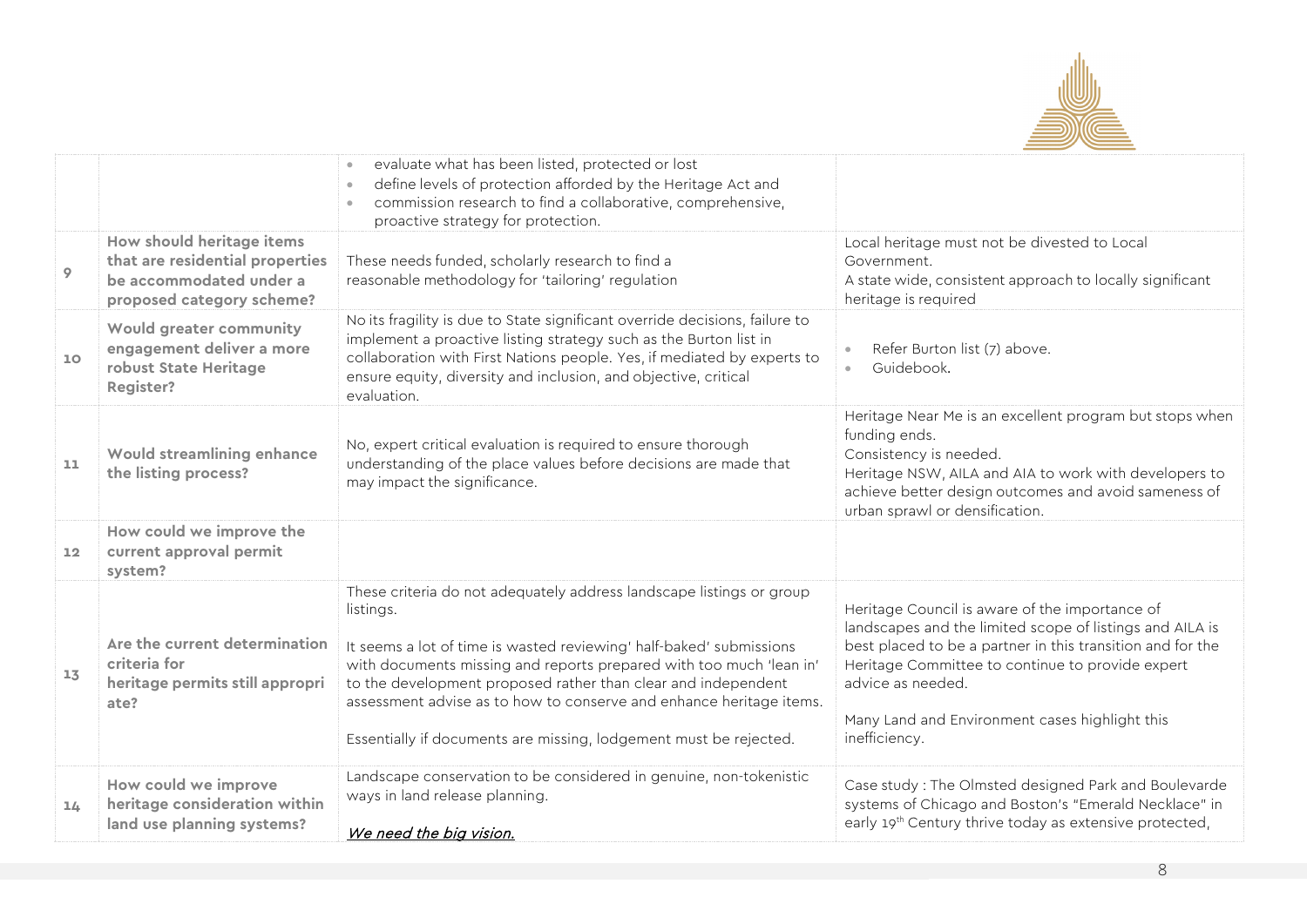

|    |                                                                                               | Strategic thinking to be encouraged. AILA Landscape Heritage Report<br>models strategic approach to Landscape Heritage Conservation<br>Work cross sector to educate DPIE to protect curtilages and<br>consider Heritage sensitivity when releasing land.                                                                                                                                                          | connected systems over 26 miles and 1,100 acres<br>respectively.<br>AILA Landscape Heritage Report                                                                                                                                                                                                                                                                                                                                                                                                             |
|----|-----------------------------------------------------------------------------------------------|-------------------------------------------------------------------------------------------------------------------------------------------------------------------------------------------------------------------------------------------------------------------------------------------------------------------------------------------------------------------------------------------------------------------|----------------------------------------------------------------------------------------------------------------------------------------------------------------------------------------------------------------------------------------------------------------------------------------------------------------------------------------------------------------------------------------------------------------------------------------------------------------------------------------------------------------|
| 15 | Are there opportunities to<br>enhance consideration of<br>heritage at the strategic<br>level? | Knowledgeable people and previous ways of working out<br>solutions across sectors to be reinstated within Government Offices.<br>Create and Award systems for innovative conservation planning.<br>Reinstate Government Heritage Landscape Architect.                                                                                                                                                             | AILA Landscape Heritage Report 2018. Example 'Green<br>Necklace' Sydney Harbour Cultural Landscape<br>Think tanks of selected professionals for a particular<br>precinct strategically, like the former Public Works<br>Advisory Board.<br>Community Involvement in Heritage<br>Management Guidebook - July 2017, Publisher:<br>Organisation of World Heritage Cities<br>/OWHC/City of Regensburg, Editor: Matthias<br>Ripp Monica Göttler<br>file:///C:/Users/harms/Downloads/FINAL OWHCGuide<br>book2017.pdf |
| 16 | <b>How could heritage</b><br>compliance and enforcement<br>be improved?                       | Elevate significant trees from local to State significance in accordance<br>with the Premiers Urban Green Canopy and Carbon capture targets.<br>Require more innovative and stringent heritage training and regulation<br>across the urban design, property management, built environment and<br>arboricultural industry.                                                                                         | Make site inspections mandatory.                                                                                                                                                                                                                                                                                                                                                                                                                                                                               |
| 17 | How could understanding of<br>state heritage be enhanced?                                     | Refer Project proposal in (7) above.<br>Technical publications, recordings of places demolished and<br>Conservation Management Plans are difficult to find. These are an<br>important part of intergenerational transfer of knowledge, education<br>and a guide for design and for approvals, as stated in the Act, and<br>must be accessible.<br>Create a library where conservation reports are made available. | Refer Burton list (7) above.<br>A search online for the AILA Landscape Heritage Report<br>does not link to the Heritage NSW system. How have this<br>report and other technical guidelines produced in the<br>late 1990s been promoted for use and application. Is<br>funding of further studies and updated strategic or<br>technical guidelines being considered, as<br>recommended?                                                                                                                         |